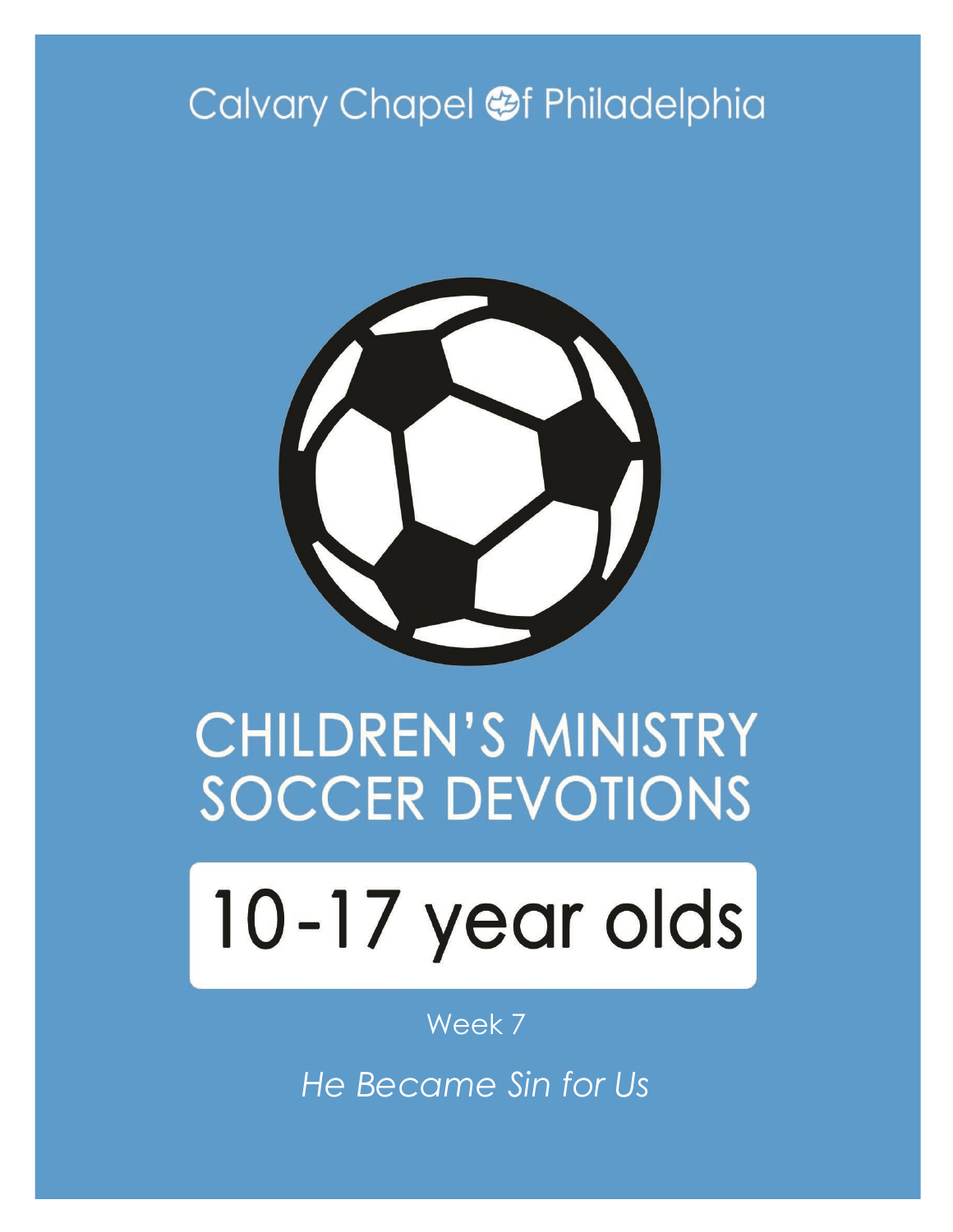# He Became Sin for Us

The objective is the goal or main teaching point of this week's study. If you convey one thing to your players, make it this.

Read this passage aloud to the kids, as it will be the focus of this week's study. Each week's memory verse will be in bold.

Our lessons for our older age groups are designed to be more discussion-based. This section is for the coach to read ahead of time so that he/she understands the goal of the discussion and is able to direct the conversation.

#### **Objective This study will present the Gospel to the kids and give them an opportunity to respond.**

#### **Scripture Passage:**

"Finally, brothers and sisters, whatever is true, whatever is noble, whatever is right, whatever is pure, whatever is lovely, whatever is admirable—if anything is excellent or praiseworthy—think about such things." Philippians 4:8

#### **"God made him who had no sin to be sin for us, so that in him we might become the righteousness of God."**

2 Corinthians 5:21 (NIV; Memory Verse)

#### **Coaches Guide**

All season, we have looked at how we should think about, speak, and do things that are true, noble, right, pure, lovely, admirable, excellent, and praiseworthy. However, as you try to put these things in action, you will notice quickly that it is impossible to live this way all the time. We all fall short and sin, and sin always deserves a punishment. The ultimate punishment for our sin is death (Romans 6:23), and not just physical death, but eternal separation from God.

Even though we all sin, there is one Man who perfectly lived out Philippians 4:8 all the time: Jesus. Every word in that verse describes Him. He is the only one in human history who never sinned and thus did not deserve the punishment of death. Yet although He had no sin, our memory verse explains that on the cross God made Him sin for us. In other words, He took our sin on Himself and received the punishment, death, that our sin deserves. Then on the third day He defeated death once for all by rising again from the dead, overcoming what separates us from God.

The second part of our verse tells us that in exchange for taking our sin upon Himself, Jesus offers us His righteousness. That means we get His sinless righteousness, which allows us to dwell with Him forever. All we have to do is confess that we are sinners, believe that He died for us and rose again, and ask Him to forgive our sins and be our Lord (Master) and Savior. This good news is known as the Gospel. When we believe the Gospel, our sins are forgiven and we get to spend eternity with Jesus.